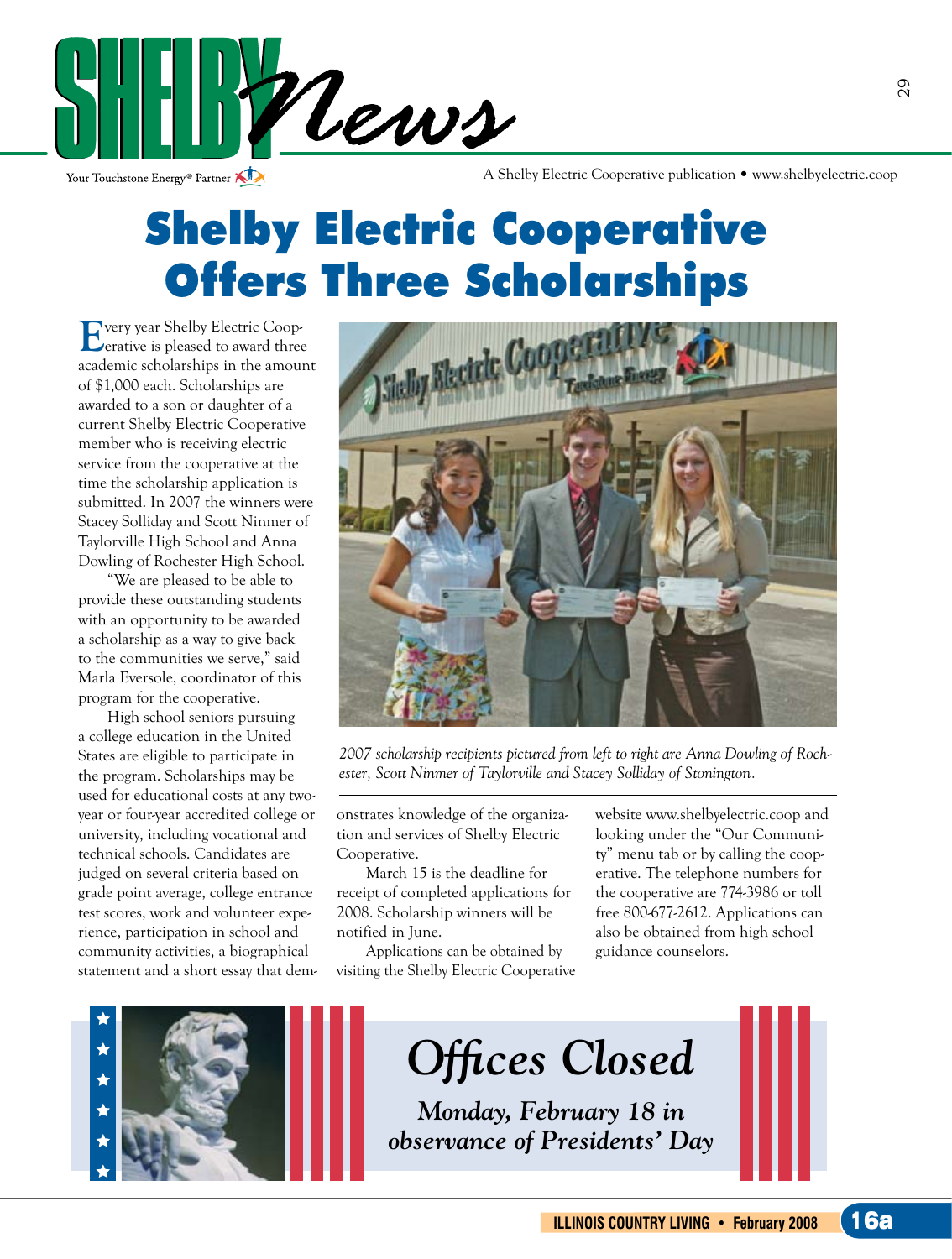

# **OPERATION** Needs Your Help

The holidays are over and New Year's resolutions are probably an after thought by now; but there is still something new you can do in 2008. Shelby Electric Cooperative has a program that you can participate in that will help a community or a family in need. By participating in Operation Round-UP® you help provide funds to be used for charitable purposes that benefit our communities.

Participation in Operation Round-UP® is easy. On your next

electric bill, just check the box in the lower right hand corner of the page, indicating you want to participate in the program. Once you do,

the cooperative will round up your bill to the nearest dollar.

For example, if your bill is \$119.55, the bill would be rounded up to \$120.00, making the contribution 45 cents. Some months your contribution will be more and some months the contribution will be less but you'll never pay more than 99 cents on any one monthly electric bill.



P.O. BOX 560 Shelbyville, IL 62565 **Phone: 217-774-3986 Fax: 217-774-3330 www.shelbyelectric.coop**

**Office Hours:**  7:30 a.m. - 4:30 p.m.



More than two years ago Shelby Electric Cooperative announced its plans to implement Operation Round-UP®. "This is a voluntary program and since its inception participation isn't what we had anticipated," says James Coleman, President/CEO of the cooperative. "More participation is needed and that is why the cooperative is again asking for your help."

It is the intention of Shelby Electric Cooperative to use the funds raised by Operation Round-UP® to assist in purchasing worthwhile items which will provide a continuing benefit for many years. Organizations such as schools, fire departments, police departments, senior citizen centers, libraries, hospitals, the American Red Cross and others all

have needs that are not always attainable without the assistance of others in the community.

Everyone's few cents per month added together can make a big difference in helping others in important ways. Please consider helping out by putting a check mark in the Operation Round-UP® box in the lower right hand portion of your payment stub.



#### Shelby Energy Now Offering Financing on Generators

**S**helby Energy has made the purchase of a Guardian whole house generator easier on the pocket book by offering various financing options. Call them today at 217-774-2311 for more details and to see if you qualify.

"'Do you have financing available?' is one of the questions we get asked the most about our generators," said Steve Shoaff, Superintendent for Shelby Energy Co. "We are now pleased to be able to answer that question with a 'YES' when asked," added Shoaff.



**Don't be left in the dark again ‑ get your generator today.**

If you purchase a generator and sign up for the cooperative's Residential In-

terruptible Rate plan you can save \$200 off the price of the generator and save 15 percent off the energy portion of your monthly electric bill. Call the cooperative for more information about the Residential Interruptible Rate.



**PO Box, 560 Shelbyville, IL 62565 217-774-3986 www.shelbyelectric.coop**

**Shelby Energy 217-774-2311**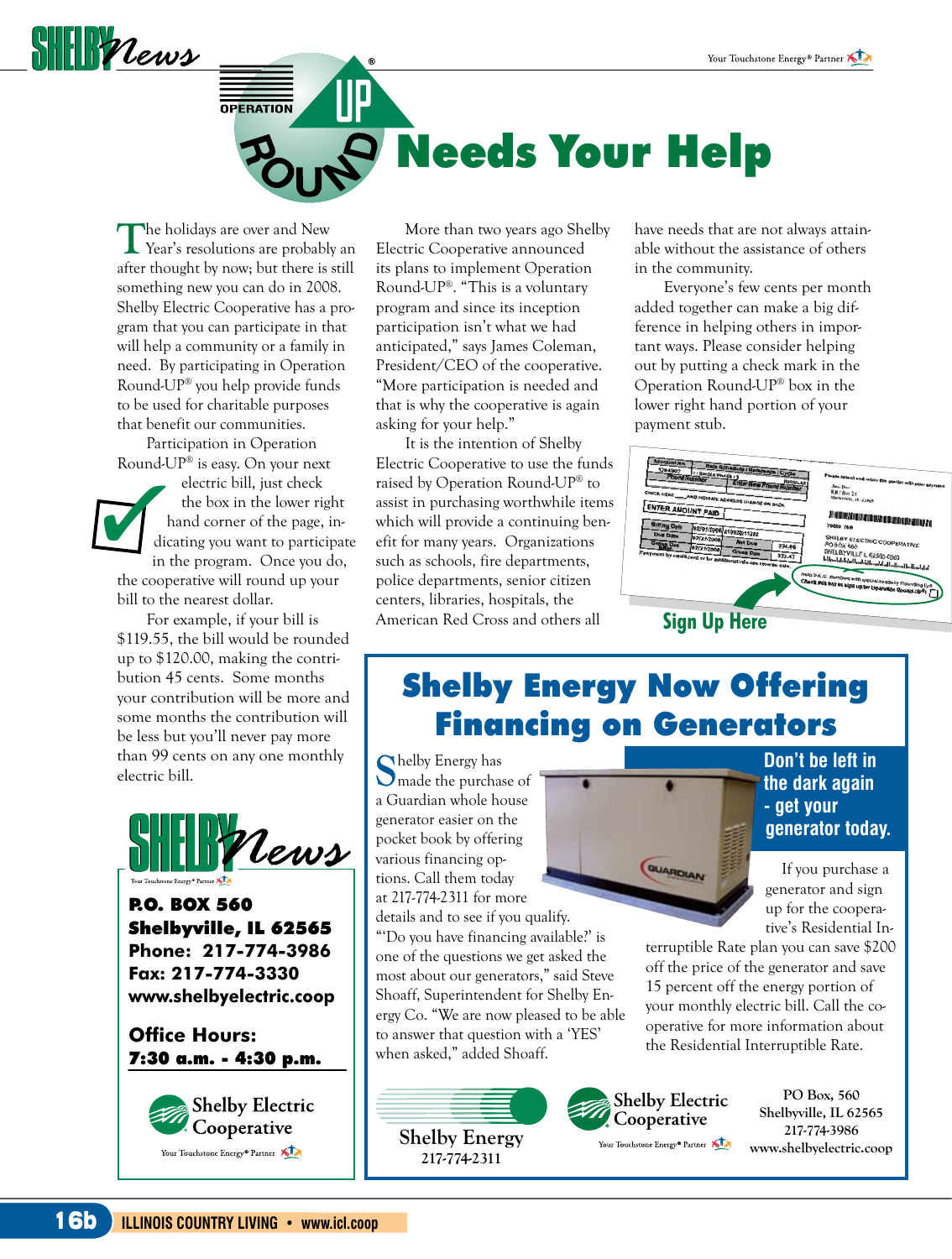## 59 Years on the Job - More Than Just a Career for Floyd Sphar

**I**<sup>f</sup> you were asked what the number 59 meant to you, some might see f you were asked what the number it as just that a number, maybe to others it's someone's age or the year

they graduated from high school or college but to Floyd "Sparky" Sphar, 59 is the number of years he was employed at Shelby Electric Cooperative.

Floyd, affectionately called Sparky by his colleagues and friends, began his career at Shelby Electric Cooperative in 1948.

He started out as parttime summer help putting up poles. "I was working in the gravel pit when a buddy of mine said the co-op is looking for some guys to help put up poles and thought that had to be better than working at the gravel pit," reflects Sphar.

"There would be two car loads of us that would come over from the Lakewood area to do the job and we would put in around 30 poles per day and it took four guys to "pike" the pole into position," he recalls. To pike a pole, linemen used a long stick-like tool to push the pole up into position then other linemen would come through and run the wire.

"We were always wondering how long the job would last as occasionally some of us were getting laid off. I remember someone asking if they would continue to be employed during the winter months and the reply was those that have a hatchet would get to stay. I had a hatchet that same day," laughs Sphar. The hatchets were put to good use as the men cleared right-of-way.

During Sparky's 59-year career he worked under three managers, Wallace "Lefty" Walker, Bill LeCrone and current President & CEO James Coleman.

"When I retired at the age of 62 I told Mr. Coleman I wasn't ready to retire and he said as long as I was physically able to work I would have a



*Operations Superintendent Bill Shoaff presents Floyd with a lineman trophy and congratulates him on his retirement just before he is interviewed for this article.*

job at Shelby Electric," said Sphar. "I had no idea when I quasi-retired I'd put in another 18 years of service."

"Normally you shake hands and give well wishes as someone retires but with Floyd it was almost like shaking his hand and welcoming him as you would a new employee as I was relatively new to the co-op myself when Sparky had the opportunity to retire at age 62," said President & CEO Jim Coleman. "On behalf of our members, directors and employees here at Shelby Electric Cooperative, we wish Floyd a happy retirement and will really miss him here at the office."

"Sparky was self-taught and learned from those before him, much as it was in the early REA days," says Bill Shoaff, Operations Superintendent for the co-op. "When I was hired Sparky trained me and he was a great teacher as well as lineman and friend to many of us, not only at Shelby Electric but also across the state as he helped instruct at linemen schools put on by the statewide safety department," says Shoaff.

Sparky grew up in Shelby County, graduated from Lakewood High

> School and married the late Irma Brownlee in 1947. They had four boys and three girls. When asked how many grandchildren he has, he just pauses for a moment, smiles and says, "a bunch of them."

 $\frac{1}{2}$ 

For many people it is hard enough to leave a job at normal retirement age with all the fond memories and the friendships made; for Floyd "Sparky" Sphar, 59 years of service is more than just a career it is a lifetime of memories, friendships, challenges and successes. Sparky officially hung up his hooks and

retired after 59 years of service to the cooperative back in December.



*Floyd "Sparky" Sphar has no real plans in retirement but says he and his dog, Shelby, will take several walks and drives together. He officially retired in December with 59 years of service.*